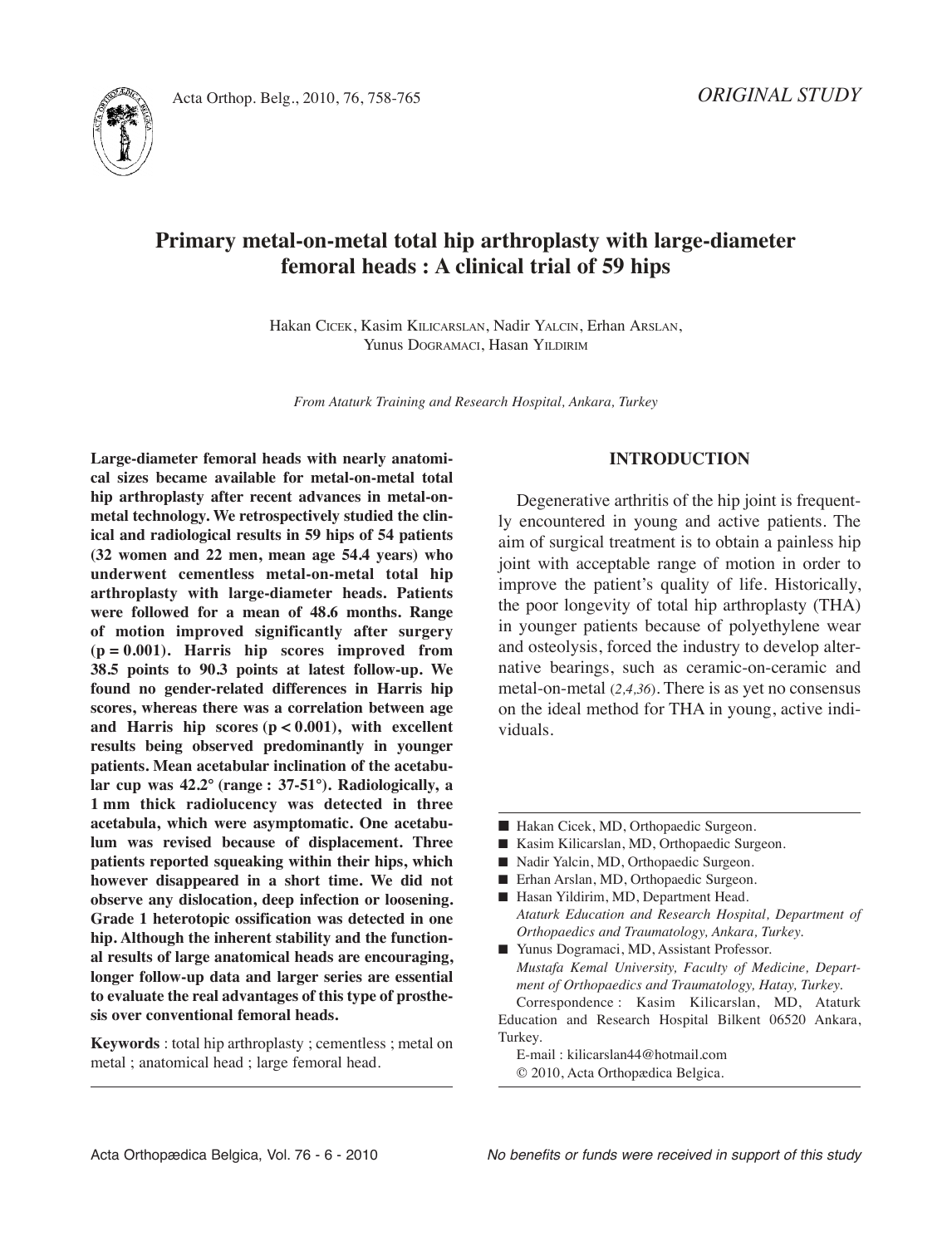Recently, resurfacing arthroplasty has become an attractive option for young patients who want to maintain a high activity level. it involves less resection of host bone on the femoral side and therefore is considered by some to be a conservative bone-preserving arthroplasty for young patients with advanced osteoarthritis (*30*). large metal-on-metal (MOM) bearings with nearly anatomical head sizes result in improved range of motion and contribute to increased prosthetic joint stability (*13,16,26,37*). When compared with standard THA with a 28 mm head, some authors suggested that hip resurfacing results in improved activity level and function (*38,42*). However, there are also some disadvantages. There is concern about long-term survival of the femoral component (*25,38*). Amstutz *et al* (*1*) reported an overall failure rate of 6 % at 3.5 years follow-up. In addition, The Australian Registry reported that femoral neck fractures after resurfacing continue to be a problem with a rate of 1.46% (*38*).

Revision of resurfacing because of failures on the femoral side has necessitated the development of modular metal femoral heads that maintain the diameter of the resurfacing component but engage a conventional femoral stem component of a total hip prosthesis (*39*). The head-neck ratio of these constructs is far greater than that of a traditional 28 or 32-mm implant. There are scarce reports on the results of MOM THA with resurfacing cups and conventional femoral stems with large-diameter femoral heads (*15,23,39*).

The aim of the current study was to evaluate the short-term clinical and radiological results of a metal-on-metal total hip arthroplasty with a largediameter femoral head.

## **MATERIALS AND METHODS**

We retrospectively reviewed 59 hips of 54 patients that underwent cementless metal-on-metal THA between January 2005 and June 2007. There were 32 (59.3%) women and 22 (40.7%) men with a mean age of 54.4 years (range : 31-65 years). Five of the patients had bilateral THA in a sequential manner. The diagnosis was primary osteoarthritis in 44 hips, post traumatic arthritis in three, avascular necrosis in three, rheumatoid arthritis in three and ankylosing spondylitis in one. Any patient with severe coxarthrosis who did not respond to conservative treatment, who had functional impairment that affected daily activities and who was deemed suitable for cementless total hip arthroplasty was included in the study. Exclusion criteria were patients older than 65 years, previous hip surgery because of dysplasia, fracture, presence of renal insufficiency, osteopenia or osteoporosis and suspected pregnancy.

All procedures were performed through a posterolateral approach by the same surgeons (HY, KK). For all hips, we used bicoated cementless acetabular cups and femoral stems with a large head (Cormet® cup, Optimom® large head and Corinium® stem ; Corin Medical ltd., Cirencester, UK). The bicoated acetabular component is made of cobalt chrome ; it is available in a range from 42 to 64 mm outer diameter. The backing comprises a plasma sprayed layer of titanium coated with a further layer of hydroxyapatite. The equatorially expanded cup has a rim which is 2 mm wider than the polar dimension. This provides initial press fit, whilst permitting full seating of the component in the acetabulum. Hollowed femoral heads have a diameter which matches the inner side of the cup, with a range from 36 to 56 mm in 4 mm increments ; they are directly attached to the Morse Eurocone taper of the stem without any additional adaptor. The cementless femoral component is also bicoated (2/3 extended coating) and provides a precise anatomic fit (fig 1).

Patients were encouraged to partial weight bearing on the first postoperative day with walking aids. At the third week, full weight bearing and all daily activities were allowed. Patients were advised against high impact activities.

All patients were evaluated clinically and radiologically. The range of motion of the hips (ROM) was measured clinically with a goniometer. Antero-posterior radiographs of the pelvis, antero-posterior and lateral radiographs of the operated hips were made preoperatively, postoperatively and at all follow-ups, at six weeks, three months, six months, and twelve months and yearly after. Radiographic evaluations were made by the system described by Johnston *et al* (*19*). These radiographs were evaluated for the position of the component, any migration or position change, any radiolucency around the components, any heterotopic ossification or any osteolysis and loosening (fig 2a, 2b). Preoperative and follow-up Harris hip scores and any intra- or postoperative complication were noted. The results were considered as excellent with Harris hip scores between 90 and 100 points, good between 80 and 89 points, fair between 70 and 79 points, and poor under 70 points. Heterotopic ossification was graded as defined by Brooker *et al* (*7*).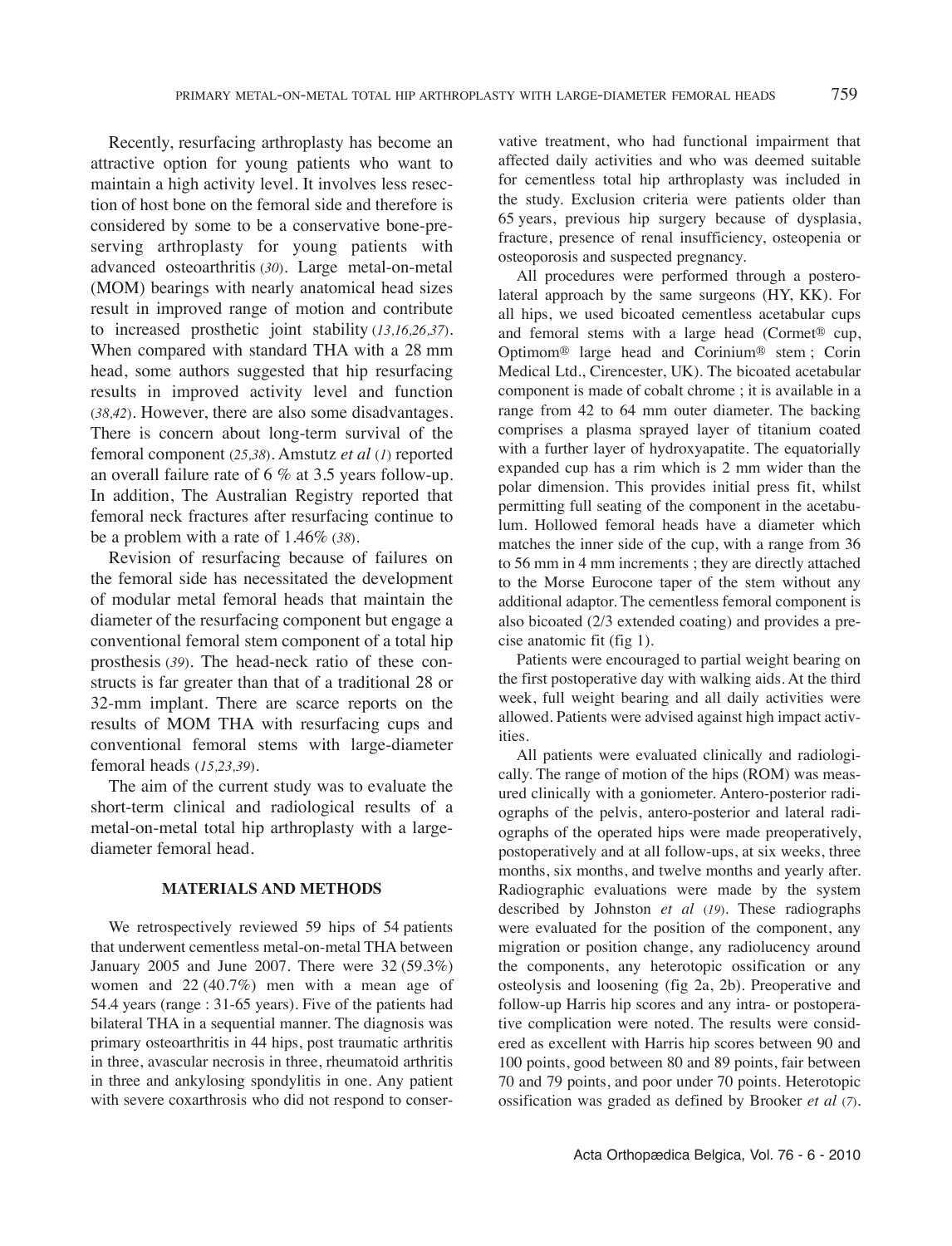

*Fig. 1.* — Photograph of a metal-on-metal THA combining a bicoated cementless resurfacing cup and a femoral stem coupled with a large - diameter femoral head.

Informed consents were obtained from all patients. Ethics committee approval was obtained.

#### *Statistical Analysis*

Statistical analysis was done with SPSS software (SPSS inc, Chicago, USA). Numerical variables were reported as mean  $\pm$  standard error of the mean (SEM) with range and the nominal variables were reported as observation number and percentage. The stratified subgroups according to the postoperative Harris hip scores were compared with age with one-way Analysis of Variance (ANOVA). if there was a significant difference, a post-hoc Tukey test was done. The Mann-Whitney U test was used to investigate differences between the preoperative and postoperative range of motion of the patients. The nominal variables were evaluated with Pearson's Chi-Square test. A p-value < 0.05 was considered to be significant.



*Fig. 2a.* **— A**nterior-posterior radiograph of a 58-year-old patient with a painful and stiff osteoarthritic right hip.



*Fig. 2b.* — Radiograph of the same patient three years after metal-on-metal total hip arthroplasty with a large-diameter femoral head.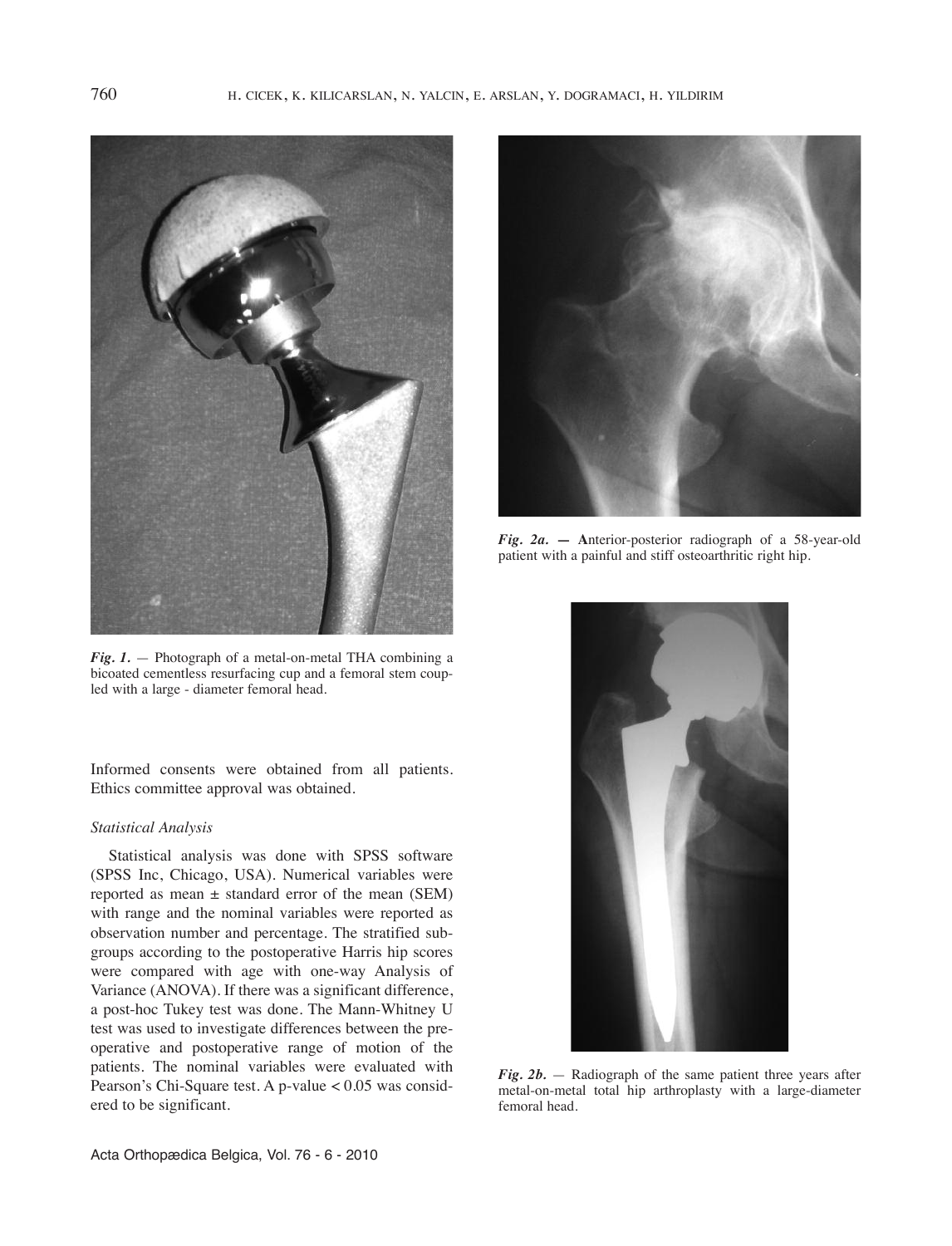## **RESULTS**

The patients were followed for a mean of 48.6 months (range : 28-60 months). The mean Harris hip score before surgery was 38.5 points (range : 31-49 points) ; it improved to 90.3 points (range : 78-97 points) at latest follow-up. Harris hip scores were excellent in 31 (52.5%), good in 23 (38.9%) and fair in 5 (8.5%) hips. There were no poor results.

No statistical correlation was found between postoperative scores and gender ( $p = 0.587$ ); however, the relation between final hip scores and age was found to be significant  $(p < 0.001)$ . When the patients were distributed into subgroups with intermediate, good and excellent results based on their Harris hip scores, and these subgroups were compared for age, post-hoc Tukey test indicated that the average age was significantly younger in the excellent group than in the good and intermediate groups  $(p = 0.004$  and  $p < 0.001$  respectively) (table I). On average, the range of flexion-extension improved from 92.7° to 117.9° ; abduction-adduction, from 31.2° to 55.4° ; and internal-external rotation, from 37.8° to 62.2° (all  $p = 0.001$ , table II).

Intraoperatively, we observed two nondisplaced split fractures of the proximal femur. They were followed for four weeks without weight bearing and healed well.

There were no radiographic signs of femoral loosening at the latest follow-up. Radiologically, 1mm radiolucency was detected in two patients in acetabular zone 2 and in one patient in acetabular zones 1 and 2. None of these three patients had any complaints about their hips. The mean acetabular inclination was  $42.2^{\circ}$  (range :  $37-51^{\circ}$ ). Grade 1 heterotopic ossification was detected in one hip. Acetabular component displacement was noted in one hip three weeks after the index operation. The acetabulum was revised to a cementless cup with screws and a polyethylene liner. No deep infection was observed during the follow-up period. Two superficial infections were treated with debridement and antibiotic therapy. Deep vein thrombosis in two patients was treated with low molecular weight heparin and resolved well. We did not observe any pulmonary embolism or neurovascular

complications. Three patients reported squeaking in their hips, which disappeared at one month, at 2 months and at 4 months respectively after the operation.

## **DISCUSSION**

We obtained improvement in ROM in all planes after surgery. Documented and published data regarding the use of anatomic diameter components and the clinical demonstration of the advantages of an enhanced head-neck ratio in total hip arthroplasties are limited (*39*). Studies assessing recovery after conventional 28 mm THA demonstrate functional deficits such as reduced range of motion, muscle weakness, decreased gait speed, and lower hip extensor and abductor moments which persist well beyond 1 year after surgery (*23,31*).The use of large diameter femoral heads might more closely approach the kinematics of the normal hip (*31*).

In our study, the mean Harris hip scores progressed from 38.5 to 90.3 points. The majority of the excellent results were noted in younger patients. This result is comparable with the results of conventional cementless THA (metal on polyethylene) in patients younger than 50 years (*20, 28,32*). Although the improvements in clinical scores are similar, higher rates of polyethylene wear and osteolysis, especially on the acetabular side during a follow-up of 8 to 10 years was observed in these series that used conventional friction pairings (*20,32*). The clinical results of metal-on-metal total hip arthroplasties equal or exceed those of conventional articular pairings and are rarely associated with osteolysis, compared with conventional couples (*11*). Our results are also similar with the results of Stuchin *et al* in which the mean scores progressed from 40 to 88 points (*39*). Their study involved 40 hips of 34 patients who underwent THA with a resurfacing socket and a follow-up of one year. To our knowledge, the number of cases and follow-up period in our series was superior when compared to the limited series in the literature.

Biological fixation of cementless cups requires initial implant stability and physical interlocking between the cup and the supporting bone for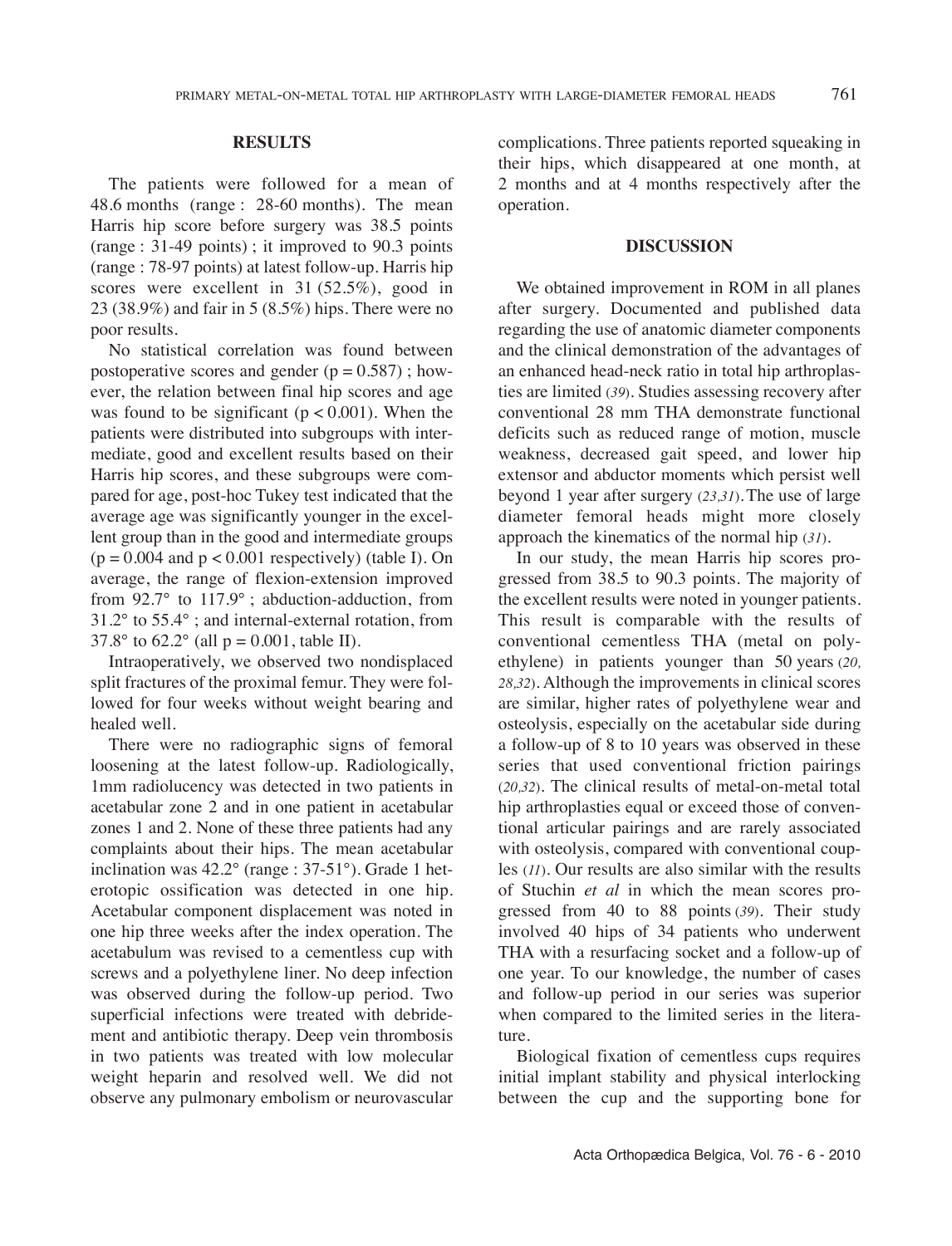| <b>Variables</b>      | Fair $(n = 5)$  | Good ( $n = 23$ ) | Excellent $(n = 31)$ | p values |
|-----------------------|-----------------|-------------------|----------------------|----------|
| Age (years)           | $72.7 \pm 1.15$ | $64.7 \pm 8.78$   | $51.8 \pm 11.30$     | < 0.001  |
| Gender                |                 |                   |                      | 0.587    |
| Female                | $2(66.7\%)$     | $9(42.9\%)$       | 11 $(36.7%)$         |          |
| Male                  | $1(33.3\%)$     | $12(57.1\%)$      | $19(63.3\%)$         |          |
| <b>Operation Side</b> |                 |                   |                      | 0.932    |
| Right                 | $2(66.7\%)$     | $10(47.6\%)$      | 14 $(46.7%)$         |          |
| Left                  | $1(33.3\%)$     | $9(42.9\%)$       | $13(43.3\%)$         |          |
| <b>Bilateral</b>      |                 | $2(9.5\%)$        | $3(10.0\%)$          |          |

Table I. — The subgroups of postoperative Harris hip scores compared for age, gender and operation side

Table II.  $-$  Comparison of pre- and post-operative range of motion (mean, SD, range)

| <b>PARAMETER</b>               | <b>Pre-operative</b>     | Post-operative              | p value |
|--------------------------------|--------------------------|-----------------------------|---------|
| Flexion – Extension Arc        | $92.7 \pm 12.0$ (50-125) | $117.9 \pm 13.7 (95 - 145)$ | 0.001   |
| Adduction – Abduction Arc      | $31.2 \pm 7.7(15 - 50)$  | $55.4 \pm 8.5(30 - 70)$     | 0.001   |
| Internal–External Rotation Arc | $37.8 \pm 15.3$ (10-70)  | $62.2 \pm 12.4$ (40-90)     | 0.001   |

successful long-term stability (*17*). We obtained successful stability in all hips with this equatorially expanded resurfacing cup without screws. Complications related to the screw, its placement (*24*), and increased time spent on for screw placement during the operation is also avoided. We did not observe any displacement of the cups during the follow-up period except one in which there was clearly a technical fault.

This study revealed no radiographic signs of femoral loosening at final follow-up. The published loosening rate of conventional femoral stems is much lower than that of the femoral component in hip resurfacing (*15*). Regarding acetabula, one mm radiolucencies that we observed in three hips were all asymptomatic and did not progress. long term follow-up is mandatory for these hips, concerning progression or loosening.

Dislocation of the hip is one of the most common complications seen after arthroplasty. it depends on a number of factors such as surgical technique, approach, implant type and patient characteristics. This may explain the highly variable occurrence rates reported in literature for dislocation, from 0% to 8% after primary THA (10,14,35). Larger femoral head diameter is clearly associated with lower cumulative dislocation rates (5). In a recent study by Krenzel *et al,* high preoperative range of motion was found to be a significant risk factor for dislocation in primary THA (*21*). Especially in young and active patients, the surgeon should be aware of potential risks during preoperative planning. In this study, no dislocations were observed during the follow-up period. Total hips with larger-diameter femoral heads are more resistant to dislocation. The large diameter head size decreases the dislocation rate by increasing the range of motion available prior to impingement, and by increasing the jumping distance (*40*). Use of larger-diameter femoral heads appears to have the potential to substantially reduce the early risk of dislocation of the prosthetic hip arthroplasty (*11,23,39*)*.*

While heterotopic ossification rates between 3% and 50% have been reported in THA (*9*), this was seen in only one patient. Also, while the incidence of squeaking hips has been reported to be as high as 19.4% (*6*), we observed this phenomenon in only three patients, in whom it was transitory.

lavigne *et al* reported that they could not demonstrate a clinical benefit of hip resurfacing over large diameter head THA in their study and the only remaining clear advantage of hip resurfacing would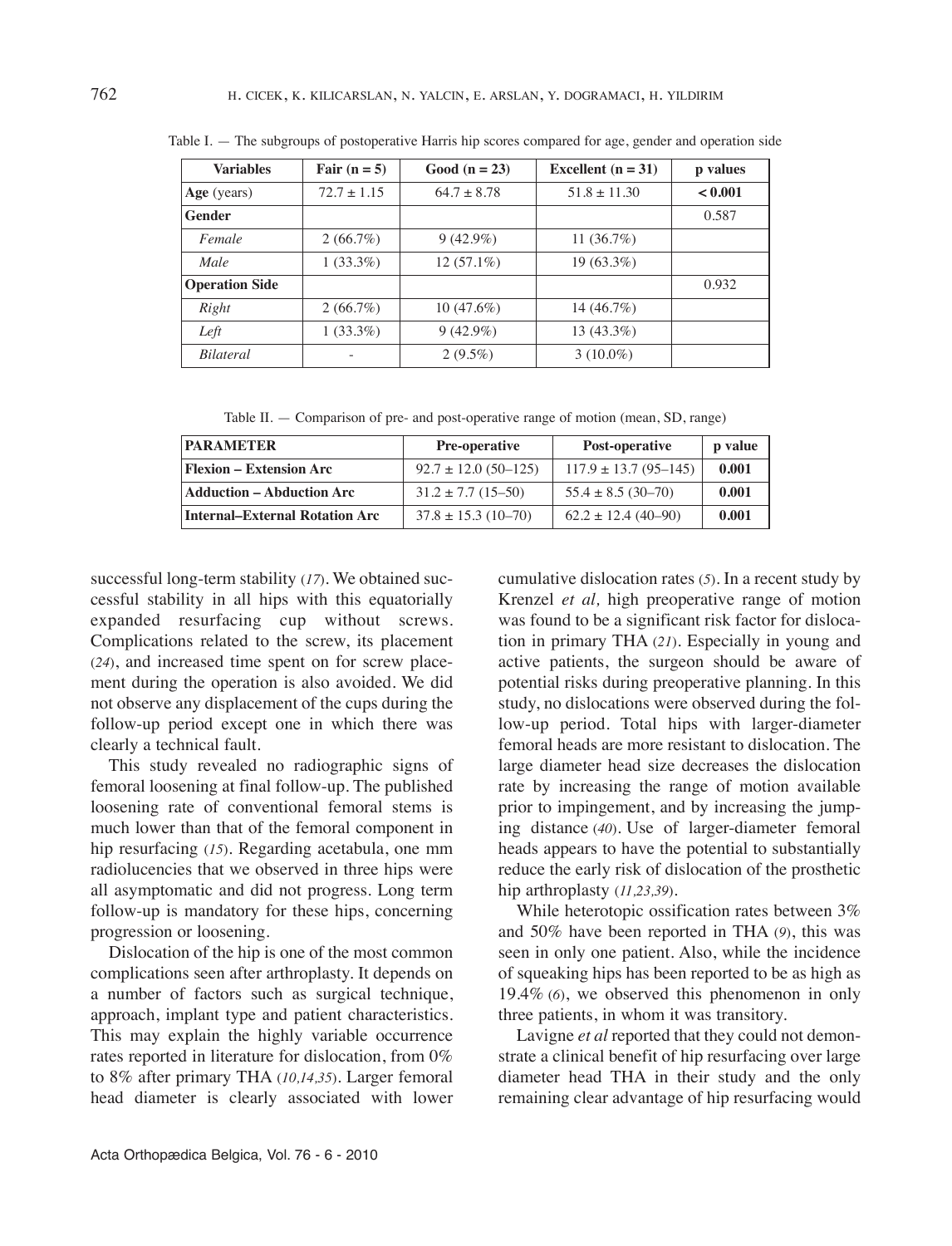seemingly be proximal femoral bone conservation facilitating revision surgery. However, they concluded that, because more studies now show that uncemented and cemented femoral stems in THA can be long lasting, survivorship of the femoral hip resurfacing component should demonstrate comparable survivorship before proximal femoral bone conservation can be considered a true advantage (*23*). Stuchin *et al* suggested that, although resurfacing maintains the anatomic dimensions of the femoral head, it requires more extensive softtissue release. Total hip arthroplasty may better preserve soft tissues at the expense of the femoral bone. Additionally, they reported that limb length and offset may be more easily controlled with THA (*39*).

Recently, there have been increasing concerns about metal-on-metal surfaces, particularly on the release of metal ions and their adverse results in these young and active patients (*3,27,43*). These may include local tissue toxicity, impaired renal function, hypersensitivity, chromosomal damage, and possibly malignant cell transformation (*15*). But today, there are no evidence based clinical results of some of these theoretical potential complications. Hypersensitivity-like reactions termed as aseptic lymphocytic vasculitis associated lesions (AlVAl) and adverse local tissue reactions (pseudotumours) have been attributed to metal debris accumulation (*8,12,34*). Obesity, female gender, component malposition, implant design and size have been found to be possible predisposing factors for such adverse reactions (*22,33*). Nevertheless, the threshold levels of metal ions which can be correlated to clinical adverse reactions have not been established yet. Component malpositioning in certain designs leads to excessive wear and debris release which may result in adverse local soft tissue reaction (*18*). It is not clear whether failures similar to those related to component malposition and excessive ion release would be seen with increasing frequency in longerterm follow-up of well-positioned components. in our series, we did not observe any adverse reaction although the majority of the patients were female. This cohort should be closely followed for long term with increased awareness of unexplained pain and mode of failures.

After a national agency issued an alert on a metal-on-metal hip device (*29*), the pros and cons of metal-on-metal pairings have been questioned. in two recent studies, the metal ion levels were found to be extremely higher in large head metal-on-metal THA groups when compared with MOM resurfacing implants of similar sizes (15,41). In the study of Garbuz *et al*, although the same bearing surfaces were used in both groups, the metal ion levels were extremely higher in the THA group than in the resurfacing group (*15*). This attracted the attention to the head shape (open or closed / hollowed or solid) and head-stem connection which were accused for excessive metal ion release by fretting and passive corrosion (*15,41*). in both studies, the design of the implant used involved an adapting sleeve to attach the head to the neck of the femoral stem. This adapter introduces two separate Morse tapers into the head-neck junction, which was considered as a cause for excessive fretting corrosion and consequent higher ion levels, in both studies. in our patients, we used a hollowed head design with a single articulation between the head and femoral stem. We did not observe any adverse reactions in our patients during the follow-up. Two possible explanations of this may be the single-taper-junction and/or different surface finishing technologies used by different manufacturers. Future studies are warranted to verify the differences between the prosthesis designs and metallurgy used by different companies.

This study does have some limitations. With the short follow-up period and limited number of patients, these results are preliminary. These implants have not had significant mid-term and long-term performance results yet. We also did not evaluate the metal ion concentrations, but there have been well documented papers concerning metal ion levels of large head metal on metal surfaces in the literature (*27,43*).

In the future, with the evolution in surgical techniques and implant technologies, the potential drawbacks of hip resurfacing should be diminished. Until that time, new generation metal-on-metal THA with resurfacing cups and femoral stems coupled with large diameter heads might be a valid alternative option, especially in young active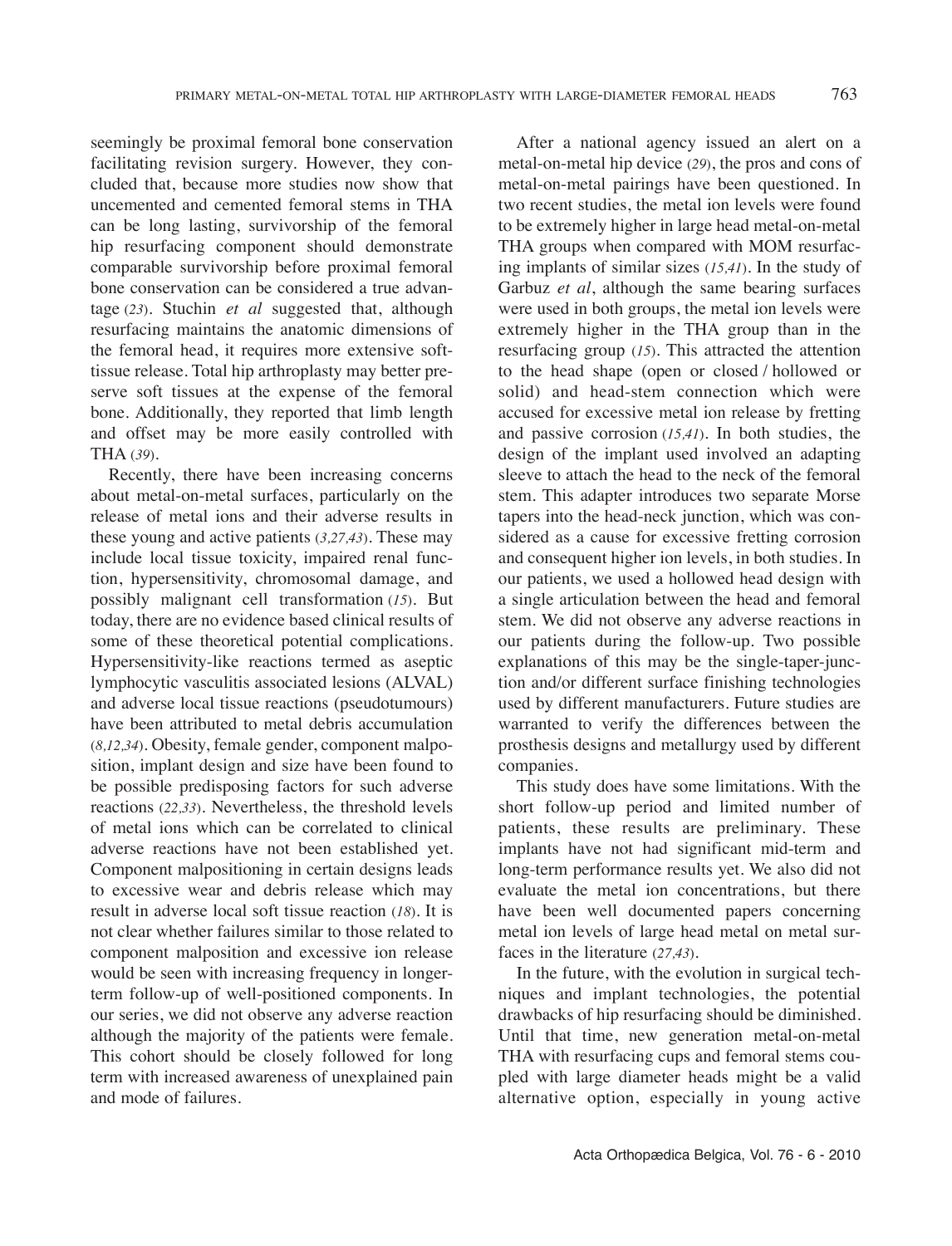patients. The rationale for using large head metalon-metal THA are the long term results of articulating couples, the clinical results that are at least the same as the conventional surfaces, the inherent stability and mobility with only concerns about possible long-term effects of metal ions, which have not been proven yet. Our encouraging early results in

young active patients should be confirmed with larger series and longer follow-up.

# **REFERENCES**

- **1. Amstutz HC, Beaule PE, Dorey FJ** *et al.* Metal-on-metal hybrid surface arthroplasty : two to six-year follow-up study. *J Bone Joint Surg* 2004 ; 86-A : 28-39.
- **2. Amstutz H, Beaule PE, Leduff M.** Hybrid metal-on-metal surface arthroplasty of the hip. *Oper Tech in Orthop* 2001 ; 11 : 253-262.
- **3. Antoniou J, Zukor DJ, Mwale F** *et al.* Metal ion levels in the blood of patients after hip resurfacing : a comparison between twenty-eight and thirty-six-millimeter-head metalon-metal prostheses. *J Bone Joint Surg* 2008 ; 90-A : 142- 148.
- **4. Beaule PE, Dorey FJ, LeDuff M** *et al.* Risk factors affecting outcome of metal-on-metal surface arthroplasty of the hip. *Clin Orthop Relat Res* 2004 ; 418 : 87-93.
- **5. Berry DJ, von Knoch M, Schleck CD, Harmsen WS.** Effect of femoral head diameter and operative approach on risk of dislocation after primary total hip arthroplasty. *J Bone Joint Surg* 2005 ; 87-A : 2456-2463.
- **6. Brockett CL, Harper P, Williams S** *et al.* The influence of clearance on friction, lubrication and squeaking in large diameter metal-on-metal hip replacements. *J Mater Sci Mater Med* 2008 ; 19 : 1575-1579.
- **7. Brooker AF, Bowerman JW, Robinson RA, Riley LH.** Ectopic ossification following total hip replacement. incidence and a method of classification. *J Bone Joint Surg* 1973 ; 55-A : 1629-1639.
- **8. Browne JA, Bechtold CD, Berry DJ** *et al.* Failed metalon-metal hip arthroplasties : a spectrum of clinical presentations and operative findings. *Clin Orthop Relat Res* 2010 Jun 18 [Epub ahead of print].
- **9. Callaghan JJ, Dennis DA, Paprosky WG, Rosenberg AG.** *Hip and Knee Reconstruction*. AAOS Rosemont, ill, USA 1995, pp 345-349.
- **10. Chiu FY, Chen CM, Chung TY, Lo WH, Chen TH.** The effect of posterior capsulorrhaphy in primary total hip arthroplasty : a prospective randomized study. *J Arthroplasty* 2000 ; 15 : 194-199.
- **11. Cuckler JM.** The rationale for metal-on-metal total hip arthroplasty. *Clin Orthop Relat Res* 2005 ; 441 : 132-136.
- **12. Davies AP, Willert HG, Campbell PA** *et al.* An unusual lymphocytic perivascular infiltration in tissues around con-

temporary metal-on-metal joint replacements. *J Bone Joint Surg* 2005 ; 87-A : 18-27.

- **13. De Smet KA.** Belgium experience with metal-on-metal surface arthroplasty. *Orthop Clin North Am* 2005 ; 36 : 203-13.
- **14. Dorr LD, Wan Z.** Causes of and treatment protocol for instability of total hip replacement. *Clin Orthop Relat Res* 1998 ; 355 : 144-151.
- **15. Garbuz DS, Tanzer M, Greidanus NV** *et al.* The John Charnley Award : Metal-on-metal hip resurfacing versus large-diameter head metal-on-metal total hip arthroplasty : a randomized clinical trial. *Clin Orthop Relat Res* 2010 ; 468 : 318-325.
- **16. Grigoris P, Roberts P, Panousis K, Bosch H.** The evolution of hip resurfacing arthroplasty. *Orthop Clin North Am* 2005 ; 36 : 125-34.
- **17. Hee-Won C, Hearn TC, Tile M.** Micromotion of cementless hemispherical acetabular components. *J Bone Joint Surg* 1995 ; 77-B : 484-489.
- **18. Illgen RL, Heiner JP, Squire MW, Conrad DN.** Large-head metal-on-metal total hip arthroplasty using the Durom acetabular component at minimum 1-year interval. *J Arthroplasty* 2010 ; 25 : 26-30.
- **19. Johnston RC, Fitzgerald RH, Harris WH** *et al.* Clinical and radiographic evaluation of total hip replacement. A standard system of terminology for reporting results. *J Bone Joint Surg* 1990 ; 72-A : 161-168.
- **20. Kim YH, Oh SH, Kim JS.** Primary total hip arthroplasty with a second-generation cementless total hip prosthesis in patients younger than fifty years of age. *J Bone Joint Surg* 2003 ; 85-A : 109-114.
- **21. Krenzel BA, Berend ME, Malinzak RA** *et al***.** High preoperative range of motion is a significant risk factor for dislocation in primary total hip arthroplasty. *J Arthroplasty* 2010 ; 25 : 31-35.
- **22. Langton DJ, Jameson SS, Joyce TJ** *et al.* Early failure of metal-on-metal bearings in hip resurfacing and largediameter total hip replacement : A consequence of excess wear. *J Bone Joint Surg* 2010 ; 92-B : 38-46.
- **23. Lavigne M, Therrien M, Nantel J** *et al.* The functional outcome of hip resurfacing and large-head THA is the same : A randomized, double-blind study. *Clin Orthop Relat Res* 2010 ; 468 : 326-336.
- **24. Lombardi AV Jr, Mallory TR, Cuckler JM** *et al.* Mid-term results of a polyethylene-free metal on metal articulation. *J Arthroplasty* 2004 ; 19 : 42-47.
- **25. Loughead JM, Starks I, Chesney D** *et al.* Removal of acetabular bone in resurfacing arthroplasty of the hip : a comparison with hybrid total hip arthroplasty. *J Bone Joint Surg* 2006 ; 88-A : 31-34.
- **26. Mac Donald SJ.** Metal-on-metal total hip arthroplasty : The concerns. *Clin Orthop Relat Res* 2004 ; 429 : 86-93.
- **27. MacDonald SJ, McCalden RW, Chess DG** *et al.* Metal-onmetal versus polyethylene in hip arthroplasty : a randomized clinical trial. *Clin Orthop Relat Res* 2003 ; 406 : 282-296.